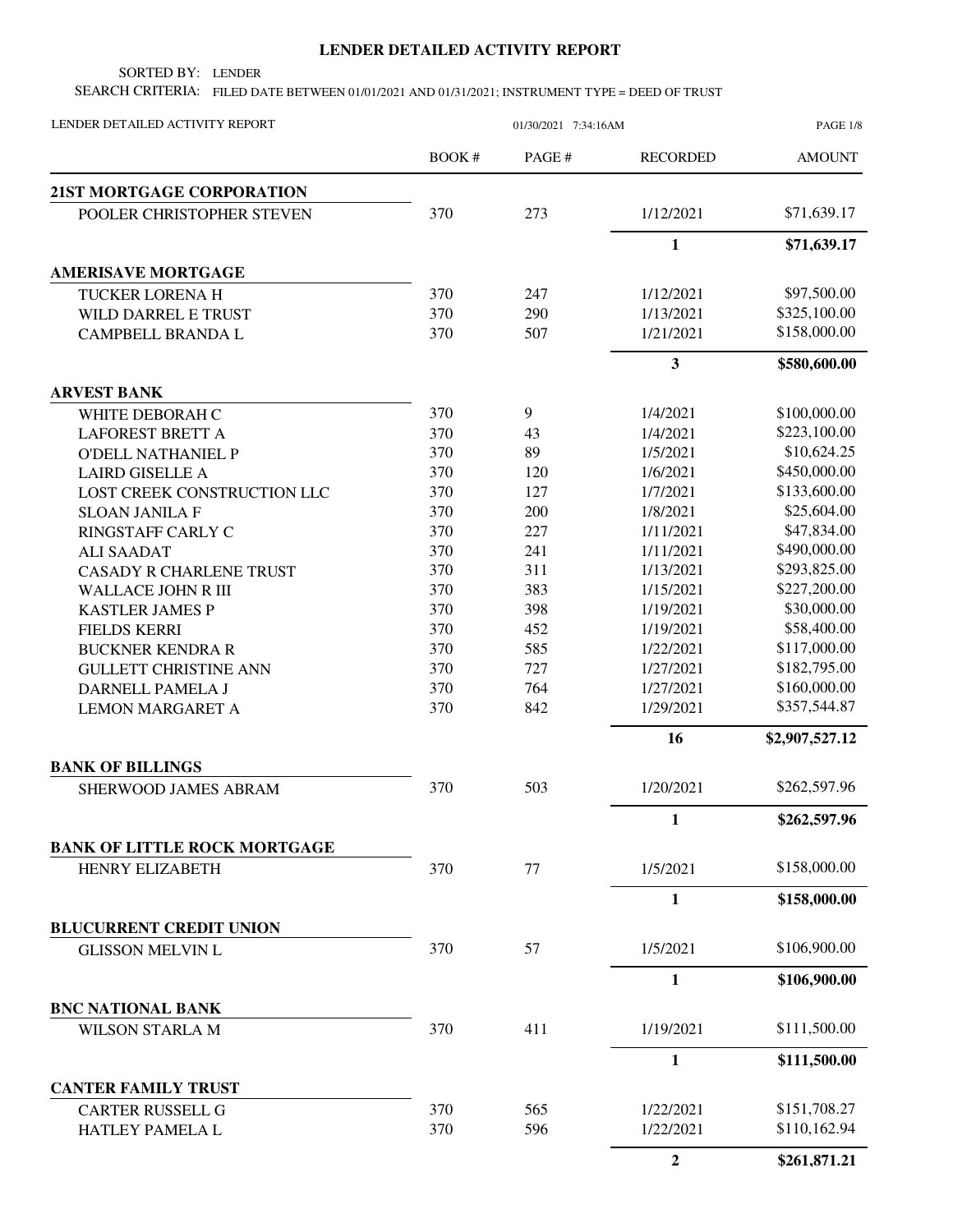PAGE 2/8

|                                   | BOOK# | PAGE # | <b>RECORDED</b>         | <b>AMOUNT</b>  |
|-----------------------------------|-------|--------|-------------------------|----------------|
| <b>CENTRAL BANK OF THE OZARKS</b> |       |        |                         |                |
| <b>CLAYTON JERRY</b>              | 370   | 446    | 1/19/2021               | \$92,297.00    |
|                                   |       |        | $\mathbf{1}$            | \$92,297.00    |
| <b>CITIZENS BANK</b>              |       |        |                         |                |
| <b>THOGMARTIN COLE</b>            | 370   | 745    | 1/27/2021               | \$155,040.00   |
|                                   |       |        | $\mathbf{1}$            | \$155,040.00   |
| <b>COMMUNITY BANK &amp; TRUST</b> |       |        |                         |                |
| <b>DOKE ANDREA M</b>              | 370   | 233    | 1/11/2021               | \$104,400.00   |
| RAGLAND DEBORAH JUNE              | 370   | 656    | 1/25/2021               | \$256,200.00   |
| YORK MAGEN E                      | 370   | 698    | 1/26/2021               | \$266,000.00   |
| LINTON JONATHAN RYAN              | 370   | 735    | 1/27/2021               | \$55,000.00    |
| <b>ROGERS JANIE M</b>             | 370   | 743    | 1/27/2021               | \$125,388.00   |
|                                   |       |        | 5                       | \$806,988.00   |
| <b>COMMUNITY BANK AND TRUST</b>   |       |        |                         |                |
| YANG EUN BYEOL                    | 370   | 76     | 1/5/2021                | \$392,000.00   |
| <b>ADAMS MARSHA A</b>             | 370   | 152    | 1/7/2021                | \$180,000.00   |
| <b>WESTON SHAN MICHAEL</b>        | 370   | 530    | 1/21/2021               | \$80,500.00    |
| <b>LARSON JENNIFER M</b>          | 370   | 671    | 1/25/2021               | \$373,000.00   |
|                                   |       |        | $\overline{\mathbf{4}}$ | \$1,025,500.00 |
| <b>DAS AQUISITION COMPANY</b>     |       |        |                         |                |
| <b>KIEFFER SALLY</b>              | 370   | 119    | 1/6/2021                | \$320,000.00   |
| <b>BOWMAN VICKIE L</b>            | 370   | 305    | 1/13/2021               | \$134,800.00   |
| <b>HANSEN ANNETTE</b>             | 370   | 509    | 1/21/2021               | \$117,171.00   |
|                                   |       |        | 3                       | \$571,971.00   |
| <b>FCS FINANCIAL</b>              |       |        |                         |                |
| <b>CRONENWETT JENNIFER L</b>      | 370   | 27     | 1/4/2021                | \$360,800.00   |
| STARKEY STACY LYNNE               | 370   | 212    | 1/11/2021               | \$322,638.00   |
|                                   |       |        | 2                       | \$683,438.00   |
| FIRST COMMUNITY BANK              |       |        |                         |                |
| PERCIVAL ADAM M                   | 370   | 321    | 1/14/2021               | \$169,479.00   |
| <b>BRISTER MARIAH</b>             | 370   | 333    | 1/14/2021               | \$28,000.00    |
| <b>GARY TERRELL</b>               | 370   | 372    | 1/15/2021               | \$83,895.00    |
| WILSON AMY MICHELLE               | 370   | 472    | 1/20/2021               | \$224,900.00   |
| PANCHO'S LLC                      | 370   | 592    | 1/22/2021               | \$148,000.00   |
| <b>GALINDO YUDITH RODRIGUEZ</b>   | 370   | 516    | 1/21/2021               | \$74,000.00    |
| <b>DENMARK SHANE</b>              | 370   | 650    | 1/25/2021               | \$157,500.00   |
| <b>BOATRIGHT JENNA</b>            | 370   | 672    | 1/25/2021               | \$203,000.00   |
| PEREZ MIROSLAVA E                 | 370   | 685    | 1/26/2021               | \$8,628.00     |
| <b>BARRYMORE HEATHER</b>          | 370   | 688    | 1/26/2021               | \$260,000.00   |
| <b>ADAMS COREY</b>                | 370   | 722    | 1/27/2021               | \$74,000.00    |
| DUNLAVY MICHAEL C                 | 370   | 774    | 1/28/2021               | \$122,798.00   |
|                                   |       |        | 12                      | \$1,554,200.00 |
| <b>FIRSTTRUST HOME LOANS</b>      |       |        |                         |                |
| <b>STEWART SUSAN</b>              | 370   | 161    | 1/8/2021                | \$68,000.00    |
| <b>GRAHAM LISA</b>                | 370   | 220    | 1/11/2021               | \$375,000.00   |
| <b>SCHILLING JESSE ANN</b>        | 370   | 385    | 1/15/2021               | \$127,448.00   |
|                                   |       |        | 3                       | \$570,448.00   |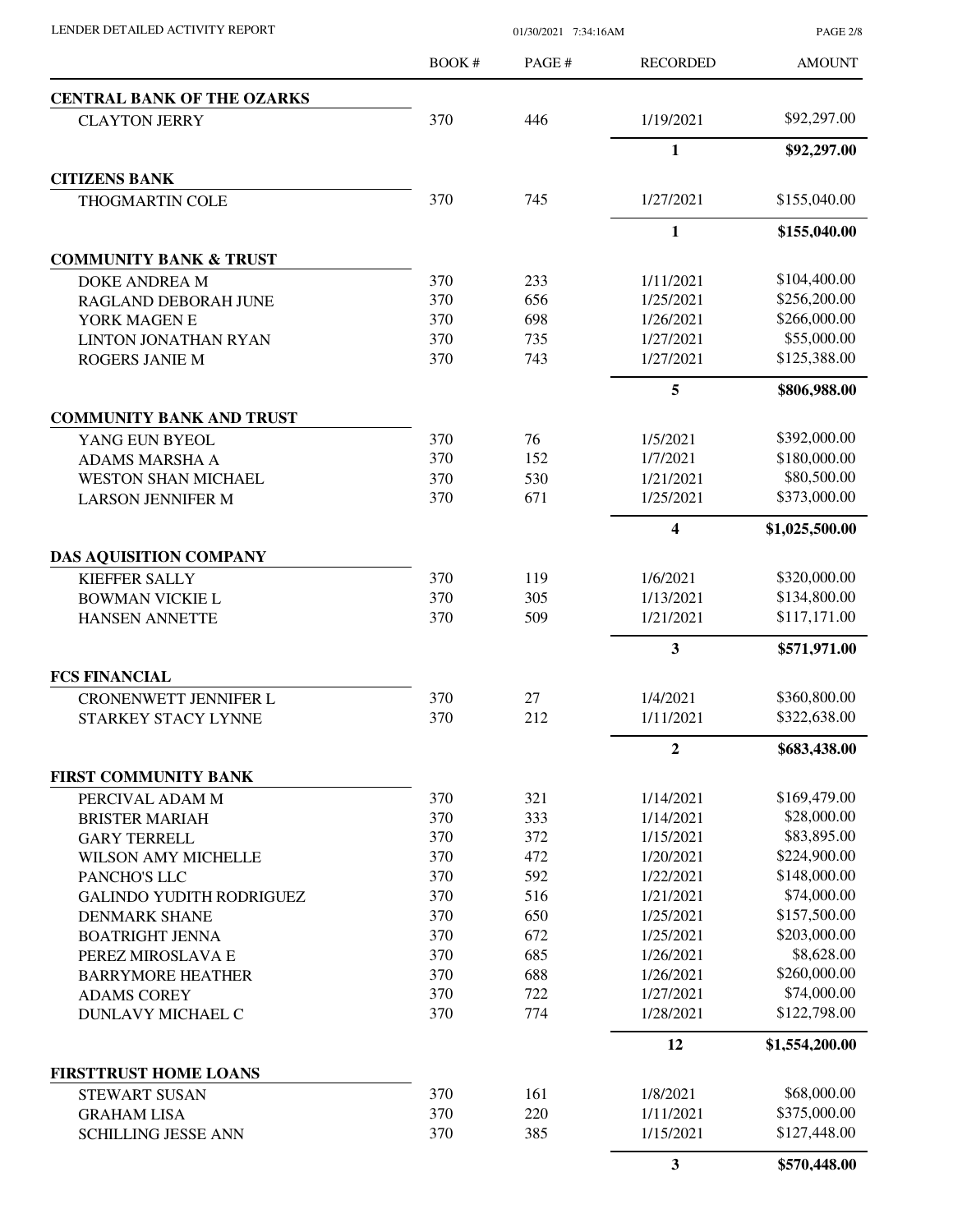PAGE 3/8

|                              | <b>BOOK#</b> | PAGE# | <b>RECORDED</b> | <b>AMOUNT</b>  |
|------------------------------|--------------|-------|-----------------|----------------|
| FLAT BRANCH MORTGAGE         |              |       |                 |                |
| COBB REBECKA J               | 370          | 78    | 1/5/2021        | \$127,000.00   |
| <b>COFFEY ASHLEY</b>         | 370          | 80    | 1/5/2021        | \$168,400.00   |
| <b>DUDLEY ROBERT</b>         | 370          | 97    | 1/5/2021        | \$68,000.00    |
| <b>WASSON STEVE</b>          | 370          | 100   | 1/5/2021        | \$186,000.00   |
| POTTER LORELLA               | 370          | 104   | 1/5/2021        | \$76,000.00    |
| RATHMANN JOHN TYLER          | 370          | 175   | 1/8/2021        | \$151,805.00   |
| WILLIS AARON MICHAEL         | 370          | 178   | 1/8/2021        | \$108,585.00   |
| HEADLEY CORNELIA U           | 370          | 199   | 1/8/2021        | \$86,650.00    |
| YUST NICOLE                  | 370          | 230   | 1/11/2021       | \$46,700.00    |
| <b>WATTS LOGAN</b>           | 370          | 235   | 1/11/2021       | \$135,800.00   |
| VAUGHN DELINDA J             | 370          | 236   | 1/11/2021       | \$152,000.00   |
| HOLE, MARIE W                | 370          | 279   | 1/12/2021       | \$418,500.00   |
| <b>NAGURNE ROBERT</b>        | 370          | 303   | 1/13/2021       | \$197,560.00   |
| <b>VENEGONI ALICIA K</b>     | 370          | 307   | 1/13/2021       | \$141,500.00   |
| <b>BORTZ CHRISTINA</b>       | 370          | 332   | 1/14/2021       | \$300,198.00   |
| COOPER ALICIA N              | 370          | 361   | 1/15/2021       | \$106,565.00   |
| <b>LASITER LACEY M</b>       | 370          | 369   | 1/15/2021       | \$181,313.00   |
| <b>WESCOAT GAREN</b>         | 370          | 375   | 1/15/2021       | \$230,375.00   |
| WILLIAMS SAMANTHA            | 370          | 378   | 1/15/2021       | \$189,012.00   |
|                              | 370          | 380   | 1/15/2021       | \$70,448.00    |
| LINDSEY MARIANNE E           |              |       |                 |                |
| <b>EVEY JILL</b>             | 370          | 439   | 1/19/2021       | \$146,345.00   |
| <b>LONG BRANDI</b>           | 370          | 484   | 1/20/2021       | \$170,525.00   |
| ELKINS CASSANDRA ANN         | 370          | 491   | 1/20/2021       | \$201,000.00   |
| FLESHMAN KRYSTAL LYNN        | 370          | 494   | 1/20/2021       | \$70,500.00    |
| <b>UPDEGRAFF CODY</b>        | 370          | 495   | 1/20/2021       | \$66,669.00    |
| KELLEY ELIZABETH ERIN        | 370          | 496   | 1/20/2021       | \$224,865.00   |
| SWINGLE KIMBERLY EUGENIA     | 370          | 498   | 1/20/2021       | \$98,188.00    |
| WHITE BRYAN W                | 370          | 543   | 1/22/2021       | \$125,505.00   |
| <b>FLOWERS MISTY</b>         | 370          | 587   | 1/22/2021       | \$108,989.00   |
| <b>RUEDE KIMBERLY</b>        | 370          | 589   | 1/22/2021       | \$201,465.00   |
| <b>INGRAM ASHLIE L</b>       | 370          | 525   | 1/21/2021       | \$147,603.00   |
| FLETCHER CHRISTOPHER LEE     | 370          | 641   | 1/25/2021       | \$100,000.00   |
| <b>BROWN STACY M</b>         | 370          | 652   | 1/25/2021       | \$237,110.00   |
| <b>BLINZLER DIANE</b>        | 370          | 654   | 1/25/2021       | \$120,707.00   |
| <b>JANISCH ELIZABETH D</b>   | 370          | 657   | 1/25/2021       | \$215,026.00   |
| FORICHETTE LEANNA            | 370          | 660   | 1/25/2021       | \$132,554.00   |
| LUCERO AMBER L               | 370          | 669   | 1/25/2021       | \$126,000.00   |
| <b>BEALE RHONDA K</b>        | 370          | 699   | 1/26/2021       | \$142,000.00   |
| <b>ROBINSON TRENT V</b>      | 370          | 705   | 1/26/2021       | \$274,910.00   |
| <b>KHAWAR NOXAINA</b>        | 370          | 726   | 1/27/2021       | \$151,503.00   |
| <b>LONG JOSEY</b>            | 370          | 746   | 1/27/2021       | \$185,000.00   |
| HAYES STACIE DENISE          | 370          | 759   | 1/27/2021       | \$171,300.00   |
| KENNEDY SAMANTHA R           | 370          | 761   | 1/27/2021       | \$144,523.00   |
| ALCORN CHRISTINA M           | 370          | 762   | 1/27/2021       | \$127,000.00   |
| ALCORN CHRISTINA M           | 370          | 763   | 1/27/2021       | \$57,500.00    |
| <b>ROSE JACK D</b>           | 370          | 768   | 1/28/2021       | \$150,912.00   |
| YANG SOUA                    | 370          | 801   | 1/28/2021       | \$127,000.00   |
| ROMO REBEKAH D               | 370          | 807   | 1/28/2021       | \$145,431.00   |
| PARKER JACOB D               | 370          | 846   | 1/29/2021       | \$144,343.00   |
|                              |              |       | 49              | \$7,456,884.00 |
| <b>FLAT BRANCH MORTGAGGE</b> |              |       |                 |                |
| <b>KENNEDY CHARLES E</b>     | 370          | 844   | 1/29/2021       | \$100,980.00   |
|                              |              |       | 1               | \$100,980.00   |
|                              |              |       |                 |                |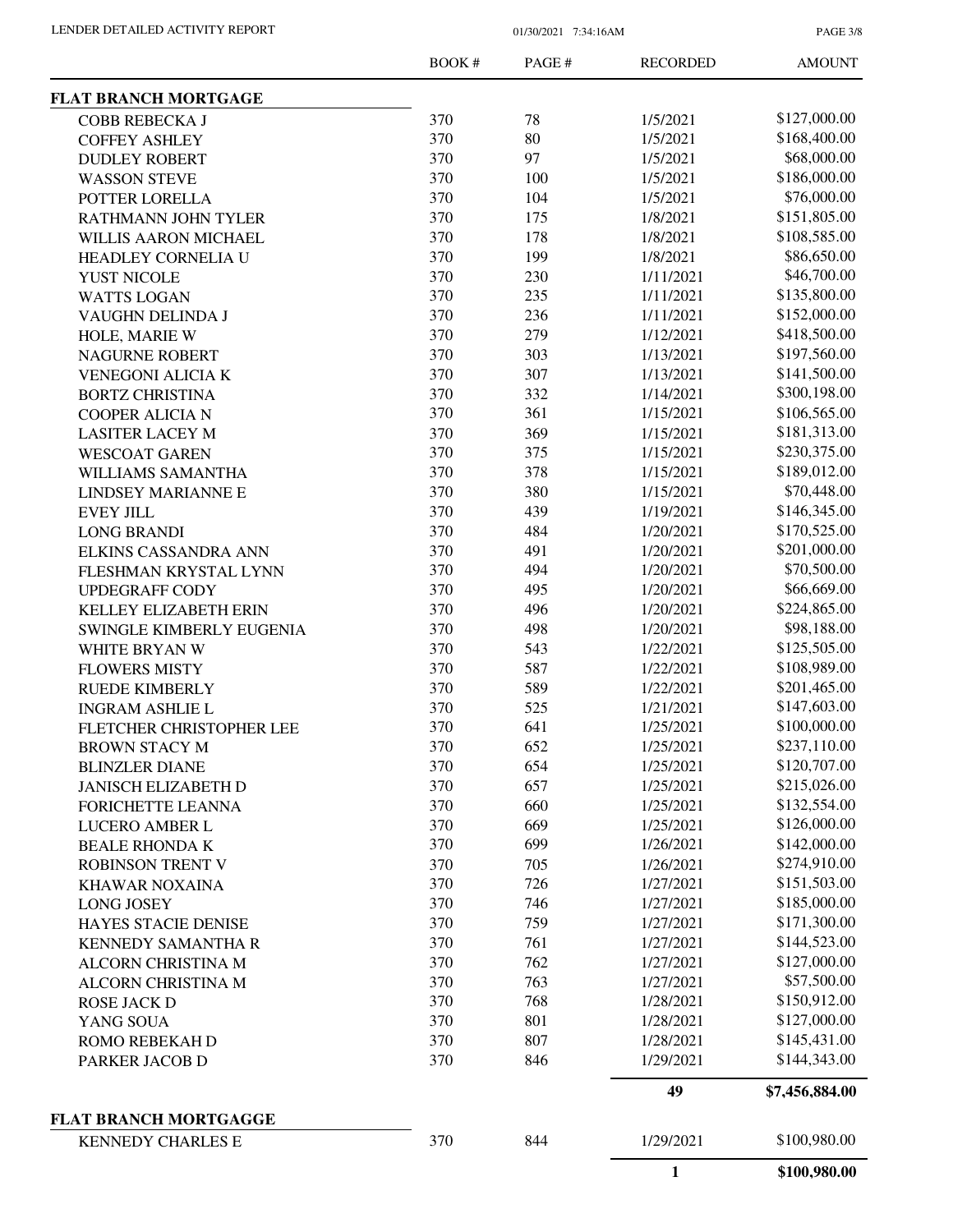| LENDER DETAILED ACTIVITY REPORT                                                                                                                                                                                                                                                                                                                                                                                                                                                                                                                                                                                                                                                                                                                                                                                                                                                                                     |              | 01/30/2021 7:34:16AM |                       | <b>PAGE 4/8</b>              |
|---------------------------------------------------------------------------------------------------------------------------------------------------------------------------------------------------------------------------------------------------------------------------------------------------------------------------------------------------------------------------------------------------------------------------------------------------------------------------------------------------------------------------------------------------------------------------------------------------------------------------------------------------------------------------------------------------------------------------------------------------------------------------------------------------------------------------------------------------------------------------------------------------------------------|--------------|----------------------|-----------------------|------------------------------|
|                                                                                                                                                                                                                                                                                                                                                                                                                                                                                                                                                                                                                                                                                                                                                                                                                                                                                                                     | <b>BOOK#</b> | PAGE #               | <b>RECORDED</b>       | <b>AMOUNT</b>                |
| <b>FREEDOM BANK</b>                                                                                                                                                                                                                                                                                                                                                                                                                                                                                                                                                                                                                                                                                                                                                                                                                                                                                                 |              |                      |                       |                              |
| <b>JASUMBACK CHRISTOPHER M</b>                                                                                                                                                                                                                                                                                                                                                                                                                                                                                                                                                                                                                                                                                                                                                                                                                                                                                      | 370          | 647                  | 1/25/2021             | \$270,000.00                 |
|                                                                                                                                                                                                                                                                                                                                                                                                                                                                                                                                                                                                                                                                                                                                                                                                                                                                                                                     |              |                      | $\mathbf{1}$          | \$270,000.00                 |
| <b>FREEDOM MORTGAGE</b>                                                                                                                                                                                                                                                                                                                                                                                                                                                                                                                                                                                                                                                                                                                                                                                                                                                                                             |              |                      |                       |                              |
| MUNDT ANN M                                                                                                                                                                                                                                                                                                                                                                                                                                                                                                                                                                                                                                                                                                                                                                                                                                                                                                         | 370          | 208                  | 1/11/2021             | \$83,113.00                  |
| <b>BLEDSOE JENNIFER S</b>                                                                                                                                                                                                                                                                                                                                                                                                                                                                                                                                                                                                                                                                                                                                                                                                                                                                                           | 370          | 731                  | 1/27/2021             | \$291,860.00                 |
|                                                                                                                                                                                                                                                                                                                                                                                                                                                                                                                                                                                                                                                                                                                                                                                                                                                                                                                     |              |                      | 1/29/2021             | \$203,500.00                 |
|                                                                                                                                                                                                                                                                                                                                                                                                                                                                                                                                                                                                                                                                                                                                                                                                                                                                                                                     |              |                      | 3                     | \$578,473.00                 |
| 370<br>853<br><b>CURTIS CHARLES N</b><br>FREEDOM MORTGAGE CORPORATION<br>370<br>115<br>TRIPLETT ROBERT LYNN<br>370<br>132<br><b>LEEDY DAVID</b><br><b>WELLESLEY STEPHANIE</b><br>370<br>573<br>370<br>613<br><b>FREEMAN TERESA LYN</b><br><b>FRONTIER BANK</b><br>847<br>370<br><b>LOUTZENHISER ERIN R</b><br><b>GATEWAY MORTGAGE GROUP</b><br><b>GOAD CAROL A</b><br>370<br>597<br>370<br>644<br><b>FORKNER LEAH</b><br>WILLIS ROBERT D<br>370<br>734<br>370<br>32<br><b>RAMOS VIRIDIANA</b><br>370<br>643<br>VINCIGUERRA SHANNON<br>741<br>370<br><b>KAVULLICH KARA</b><br><b>GUARANTY BANK</b><br>370<br>101<br>SCHELLACK DOUGLAS A<br>370<br>102<br><b>BROADWATER MARILYN J</b><br>370<br>238<br><b>LANE LORETTA</b><br>370<br>532<br>NEWSOM BETHANY<br>770<br>370<br>PAYTON JAMES<br>370<br>300<br><b>WEAVER MITZI YVETTE</b><br>370<br>300<br>RAWLINS JOHNY THOMAS II<br>571<br><b>OSBORNE MELISSA</b><br>370 |              |                      |                       |                              |
|                                                                                                                                                                                                                                                                                                                                                                                                                                                                                                                                                                                                                                                                                                                                                                                                                                                                                                                     |              |                      | 1/6/2021              | \$104,241.00                 |
|                                                                                                                                                                                                                                                                                                                                                                                                                                                                                                                                                                                                                                                                                                                                                                                                                                                                                                                     |              |                      | 1/7/2021              | \$160,311.00                 |
|                                                                                                                                                                                                                                                                                                                                                                                                                                                                                                                                                                                                                                                                                                                                                                                                                                                                                                                     |              |                      | 1/22/2021             | \$119,411.00                 |
|                                                                                                                                                                                                                                                                                                                                                                                                                                                                                                                                                                                                                                                                                                                                                                                                                                                                                                                     |              |                      | 1/25/2021             | \$84,678.00                  |
|                                                                                                                                                                                                                                                                                                                                                                                                                                                                                                                                                                                                                                                                                                                                                                                                                                                                                                                     |              |                      | 4                     | \$468,641.00                 |
|                                                                                                                                                                                                                                                                                                                                                                                                                                                                                                                                                                                                                                                                                                                                                                                                                                                                                                                     |              |                      | 1/29/2021             | \$240,000.00                 |
|                                                                                                                                                                                                                                                                                                                                                                                                                                                                                                                                                                                                                                                                                                                                                                                                                                                                                                                     |              |                      | 1                     | \$240,000.00                 |
|                                                                                                                                                                                                                                                                                                                                                                                                                                                                                                                                                                                                                                                                                                                                                                                                                                                                                                                     |              |                      |                       |                              |
|                                                                                                                                                                                                                                                                                                                                                                                                                                                                                                                                                                                                                                                                                                                                                                                                                                                                                                                     |              |                      | 1/22/2021             | \$87,570.00                  |
|                                                                                                                                                                                                                                                                                                                                                                                                                                                                                                                                                                                                                                                                                                                                                                                                                                                                                                                     |              |                      | 1/25/2021             | \$134,343.00                 |
|                                                                                                                                                                                                                                                                                                                                                                                                                                                                                                                                                                                                                                                                                                                                                                                                                                                                                                                     |              |                      | 1/27/2021             | \$78,000.00                  |
|                                                                                                                                                                                                                                                                                                                                                                                                                                                                                                                                                                                                                                                                                                                                                                                                                                                                                                                     |              |                      | 3                     | \$299,913.00                 |
| <b>GERSHMAN MORTGAGE</b>                                                                                                                                                                                                                                                                                                                                                                                                                                                                                                                                                                                                                                                                                                                                                                                                                                                                                            |              |                      |                       |                              |
|                                                                                                                                                                                                                                                                                                                                                                                                                                                                                                                                                                                                                                                                                                                                                                                                                                                                                                                     |              |                      | 1/4/2021              | \$112,000.00                 |
|                                                                                                                                                                                                                                                                                                                                                                                                                                                                                                                                                                                                                                                                                                                                                                                                                                                                                                                     |              |                      | 1/25/2021             | \$86,029.00                  |
|                                                                                                                                                                                                                                                                                                                                                                                                                                                                                                                                                                                                                                                                                                                                                                                                                                                                                                                     |              |                      | $\overline{2}$        | \$198,029.00                 |
| <b>GREAT SOUTHERN BANK</b>                                                                                                                                                                                                                                                                                                                                                                                                                                                                                                                                                                                                                                                                                                                                                                                                                                                                                          |              |                      |                       |                              |
|                                                                                                                                                                                                                                                                                                                                                                                                                                                                                                                                                                                                                                                                                                                                                                                                                                                                                                                     |              |                      | 1/27/2021             | \$209,000.00                 |
|                                                                                                                                                                                                                                                                                                                                                                                                                                                                                                                                                                                                                                                                                                                                                                                                                                                                                                                     |              |                      | 1                     | \$209,000.00                 |
|                                                                                                                                                                                                                                                                                                                                                                                                                                                                                                                                                                                                                                                                                                                                                                                                                                                                                                                     |              |                      |                       |                              |
|                                                                                                                                                                                                                                                                                                                                                                                                                                                                                                                                                                                                                                                                                                                                                                                                                                                                                                                     |              |                      | 1/5/2021              | \$192,000.00                 |
|                                                                                                                                                                                                                                                                                                                                                                                                                                                                                                                                                                                                                                                                                                                                                                                                                                                                                                                     |              |                      | 1/5/2021<br>1/11/2021 | \$287,200.00<br>\$467,000.00 |
|                                                                                                                                                                                                                                                                                                                                                                                                                                                                                                                                                                                                                                                                                                                                                                                                                                                                                                                     |              |                      | 1/21/2021             | \$185,000.00                 |
|                                                                                                                                                                                                                                                                                                                                                                                                                                                                                                                                                                                                                                                                                                                                                                                                                                                                                                                     |              |                      | 1/28/2021             | \$74,000.00                  |
|                                                                                                                                                                                                                                                                                                                                                                                                                                                                                                                                                                                                                                                                                                                                                                                                                                                                                                                     |              |                      | 5                     | \$1,205,200.00               |
| <b>HARTER DEBORAH</b>                                                                                                                                                                                                                                                                                                                                                                                                                                                                                                                                                                                                                                                                                                                                                                                                                                                                                               |              |                      |                       |                              |
|                                                                                                                                                                                                                                                                                                                                                                                                                                                                                                                                                                                                                                                                                                                                                                                                                                                                                                                     |              |                      | 1/13/2021             | \$16,400.00                  |
|                                                                                                                                                                                                                                                                                                                                                                                                                                                                                                                                                                                                                                                                                                                                                                                                                                                                                                                     |              |                      | 1                     | \$16,400.00                  |
| <b>HARTER JOSEPH</b>                                                                                                                                                                                                                                                                                                                                                                                                                                                                                                                                                                                                                                                                                                                                                                                                                                                                                                |              |                      |                       |                              |
|                                                                                                                                                                                                                                                                                                                                                                                                                                                                                                                                                                                                                                                                                                                                                                                                                                                                                                                     |              |                      | 1/13/2021             | \$16,400.00                  |
|                                                                                                                                                                                                                                                                                                                                                                                                                                                                                                                                                                                                                                                                                                                                                                                                                                                                                                                     |              |                      | $\mathbf{1}$          | \$16,400.00                  |
| <b>HOMETOWN LENDERS</b>                                                                                                                                                                                                                                                                                                                                                                                                                                                                                                                                                                                                                                                                                                                                                                                                                                                                                             |              |                      | 1/22/2021             | \$276,000.00                 |
|                                                                                                                                                                                                                                                                                                                                                                                                                                                                                                                                                                                                                                                                                                                                                                                                                                                                                                                     |              |                      | 1                     | \$276,000.00                 |
|                                                                                                                                                                                                                                                                                                                                                                                                                                                                                                                                                                                                                                                                                                                                                                                                                                                                                                                     |              |                      |                       |                              |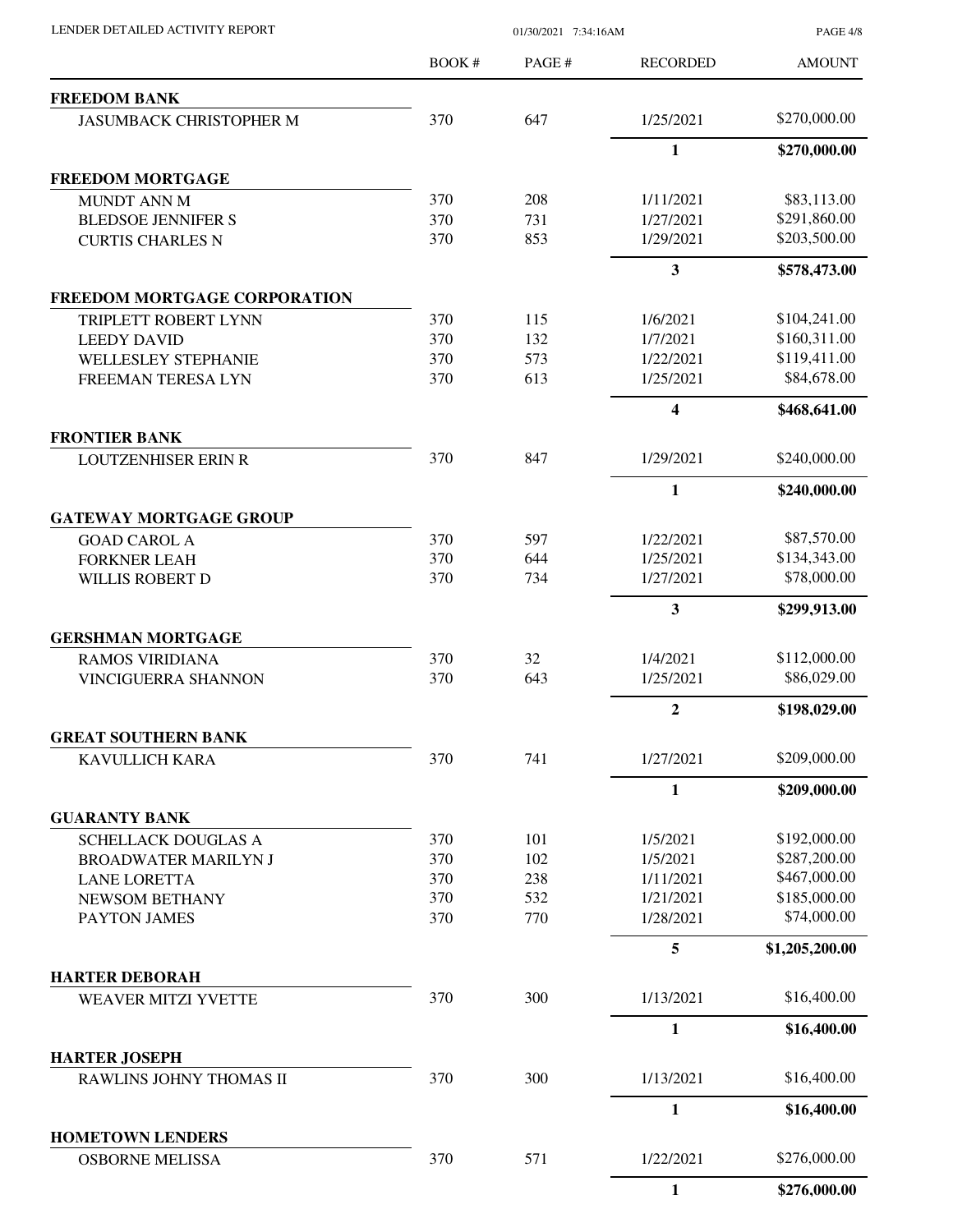| LENDER DETAILED ACTIVITY REPORT             |       | 01/30/2021 7:34:16AM |                          | <b>PAGE 5/8</b> |  |
|---------------------------------------------|-------|----------------------|--------------------------|-----------------|--|
|                                             | BOOK# | PAGE #               | <b>RECORDED</b>          | <b>AMOUNT</b>   |  |
| <b>KEYBANK</b>                              |       |                      |                          |                 |  |
| DILLARD LORI L                              | 370   | 106                  | 1/6/2021                 | \$309,193.00    |  |
|                                             |       |                      | $\mathbf{1}$             | \$309,193.00    |  |
| <b>LAKEVIEW LOAN SERVICING</b>              |       |                      |                          |                 |  |
| <b>HARRIS SUSAN A</b>                       | 370   | 602                  | 1/25/2021                | \$151,350.00    |  |
|                                             |       |                      | $\mathbf{1}$             | \$151,350.00    |  |
| <b>LEADERONE FINANCIAL</b>                  | 370   | 202                  |                          | \$147,600.00    |  |
| MCCOOL DANIELLE                             |       |                      | 1/8/2021<br>$\mathbf{1}$ | \$147,600.00    |  |
| <b>LEGENDS BANK</b>                         |       |                      |                          |                 |  |
| <b>EMDE CHERI</b>                           | 370   | 391                  | 1/15/2021                | \$446,250.00    |  |
|                                             |       |                      | $\mathbf{1}$             | \$446,250.00    |  |
| LIVE OAK BANKING COMPANY                    |       |                      |                          |                 |  |
| CARPENTER BREEDER FARM LLC                  | 370   | 749                  | 1/27/2021                | \$2,445,000.00  |  |
| CARPENTER BREEDER FARM LLC                  | 370   | 752                  | 1/27/2021                | \$403,000.00    |  |
|                                             |       |                      | $\boldsymbol{2}$         | \$2,848,000.00  |  |
| <b>LOANDEPOT.COM</b>                        |       |                      |                          |                 |  |
| VANESS BELINDA M                            | 370   | 8                    | 1/4/2021                 | \$257,100.00    |  |
|                                             |       |                      | $\mathbf{1}$             | \$257,100.00    |  |
| <b>LOWVA RATES</b><br><b>SHAW RACHAEL A</b> | 370   | 690                  | 1/26/2021                | \$102,710.00    |  |
|                                             |       |                      | $\mathbf{1}$             | \$102,710.00    |  |
| <b>MAILES KIMBER D TRUST</b>                |       |                      |                          |                 |  |
| PETERS INVESTMENTS LLC                      | 370   | 352                  | 1/15/2021                | \$100,000.00    |  |
|                                             |       |                      | $\mathbf{1}$             | \$100,000.00    |  |
| <b>MIDWEST MORTGAGE</b>                     |       |                      |                          |                 |  |
| MCGUIRE AMY J                               | 370   | 444                  | 1/19/2021                | \$230,800.00    |  |
|                                             |       |                      | $\mathbf{1}$             | \$230,800.00    |  |
| <b>MOVEMENT MORTGAGE</b><br>NICHOLS ADRIA N | 370   | 250                  | 1/12/2021                | \$280,250.00    |  |
|                                             |       |                      | $\mathbf{1}$             | \$280,250.00    |  |
| NEW DAY FINANCIAL                           |       |                      |                          |                 |  |
| HOPSON PATRICIA L                           | 370   | 12                   | 1/4/2021                 | \$216,337.00    |  |
| <b>JACKSON ROBIN F</b>                      | 370   | 289                  | 1/13/2021                | \$286,372.00    |  |
| <b>MCNEILL MELANIE</b>                      | 370   | 414                  | 1/19/2021                | \$249,395.00    |  |
|                                             |       |                      | $\mathbf{3}$             | \$752,104.00    |  |
| <b>NEWREZ</b><br><b>TUCKER KARIN</b>        | 370   | 837                  | 1/29/2021                | \$173,955.00    |  |
|                                             |       |                      | $\mathbf{1}$             | \$173,955.00    |  |
| <b>OAKSTAR BANK</b>                         |       |                      |                          |                 |  |
| <b>BLUEHAVEN HOMES LLC</b>                  | 370   | 386                  | 1/15/2021                | \$117,000.00    |  |
|                                             |       |                      | $\mathbf{1}$             | \$117,000.00    |  |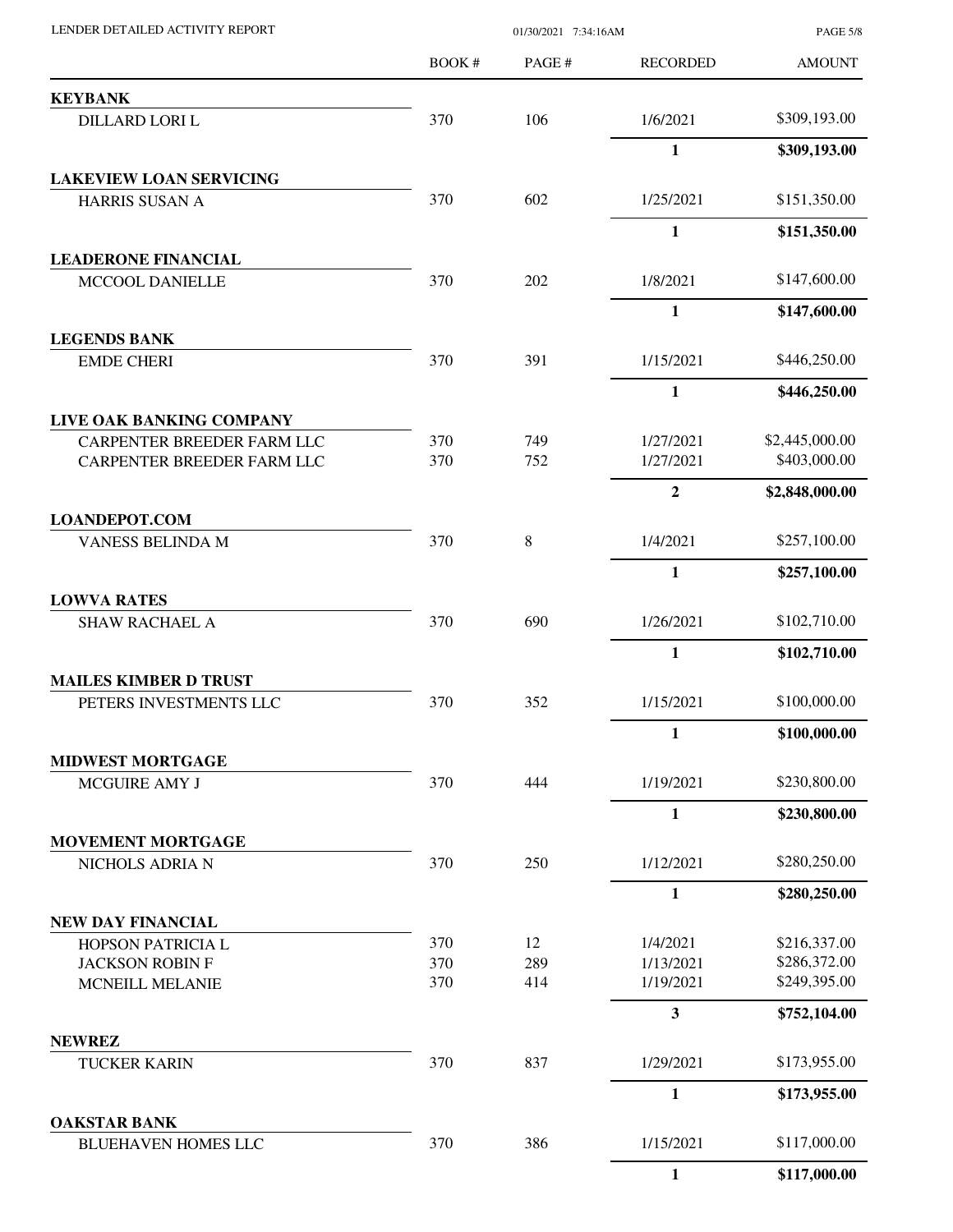| LENDER DETAILED ACTIVITY REPORT            | 01/30/2021 7:34:16AM |       |                 | <b>PAGE 6/8</b> |  |
|--------------------------------------------|----------------------|-------|-----------------|-----------------|--|
|                                            | BOOK #               | PAGE# | <b>RECORDED</b> | <b>AMOUNT</b>   |  |
| PEOPLES BANK                               |                      |       |                 |                 |  |
| <b>CAPUTO DARLA M</b>                      | 370                  | 215   | 1/11/2021       | \$160,000.00    |  |
| FOUR STATE HOME BUYER SOLUTIONS, LLC       | 370                  | 225   | 1/11/2021       | \$138,000.00    |  |
| KAYTEE SQUARED PROPERTIES LLC              | 370                  | 486   | 1/20/2021       | \$408,800.00    |  |
|                                            |                      |       | 3               | \$706,800.00    |  |
| PEOPLES BANK OF SENECA                     |                      |       |                 |                 |  |
| <b>AMAYO DAVID</b>                         | 370                  | 23    | 1/4/2021        | \$317,000.00    |  |
| <b>WILSON COLTON</b>                       | 370                  | 94    | 1/5/2021        | \$28,000.00     |  |
| <b>GRAHAM MEGAN C</b>                      | 370                  | 121   | 1/6/2021        | \$56,000.00     |  |
| <b>COGGIN CARL VICTOR</b>                  | 370                  | 144   | 1/7/2021        | \$96,475.00     |  |
| ALPHA REAL PROPERTY LLC                    | 370                  | 163   | 1/8/2021        | \$135,660.00    |  |
| <b>VORHEES SCOTT TRUST</b>                 | 370                  | 316   | 1/13/2021       | \$436,500.00    |  |
| YARNALL JEFFERY L                          | 370                  | 574   | 1/22/2021       | \$292,400.00    |  |
| VERI CLIVE C JR                            | 370                  | 523   | 1/21/2021       | \$225,000.00    |  |
| ALPHA REAL PROPERTY LLC                    | 370                  | 629   | 1/25/2021       | \$135,660.00    |  |
| ALPHA REAL PROPERTY LLC                    | 370                  | 630   | 1/25/2021       | \$135,660.00    |  |
| ALPHA REAL PROPERTY LLC                    | 370                  | 631   | 1/25/2021       | \$135,660.00    |  |
|                                            |                      |       | 11              | \$1,994,015.00  |  |
| <b>PINNACLE BANK</b>                       |                      |       |                 |                 |  |
| FRENCKEN EMILY T                           | 370                  | 19    | 1/4/2021        | \$330,500.00    |  |
| <b>ARNOLD MITZI</b>                        | 370                  | 99    | 1/5/2021        | \$289,750.00    |  |
| <b>SMITH LYNN RILEAN</b>                   | 370                  | 493   | 1/20/2021       | \$35,400.00     |  |
|                                            |                      |       | 3               | \$655,650.00    |  |
| <b>PNC BANK</b>                            |                      |       |                 |                 |  |
| KING CHRISTOPHER J                         | 370                  | 288   | 1/13/2021       | \$182,000.00    |  |
|                                            |                      |       | 1               | \$182,000.00    |  |
| <b>QUICKEN LOANS</b>                       |                      |       |                 |                 |  |
| LONG JEFFERY J                             | 370                  | 6     | 1/4/2021        | \$83,780.00     |  |
| HUMBYRD JULIE C                            | 370                  | 7     | 1/4/2021        | \$87,535.00     |  |
| <b>MEYER SARA</b>                          | 370                  | 45    | 1/5/2021        | \$500,260.00    |  |
| <b>CROSS TERRY</b>                         | 370                  | 46    | 1/5/2021        | \$122,150.00    |  |
| <b>WEISS JEREMY DAIVD</b>                  | 370                  | 203   | 1/8/2021        | \$207,870.00    |  |
| MITCHELL ROBERT JOSEPH JR                  | 370                  | 293   | 1/13/2021       | \$141,750.00    |  |
| <b>WISEMAN NATALIE</b>                     | 370                  | 405   | 1/19/2021       | \$105,500.00    |  |
| <b>LANE TERRY</b>                          | 370                  | 559   | 1/22/2021       | \$164,090.00    |  |
| <b>TAYLOR DAVE B</b>                       | 370                  | 564   | 1/22/2021       | \$141,381.00    |  |
| <b>MCKINNEY IRA</b>                        | 370                  | 603   | 1/25/2021       | \$143,112.00    |  |
| <b>TYLER LEA ANN</b>                       | 370                  | 604   | 1/25/2021       | \$392,151.00    |  |
| WHEELER CINDY L                            | 370                  | 612   | 1/25/2021       | \$96,000.00     |  |
| <b>RUSSOW KELLY</b>                        | 370                  | 772   | 1/28/2021       | \$105,350.00    |  |
|                                            |                      |       | 13              | \$2,290,929.00  |  |
| SECRETARY OF HOUSING AND URBAN DEVELOPMENT |                      |       |                 |                 |  |
| HOLCOMB DAXTON D                           | 370                  | 400   | 1/19/2021       | \$6,821.72      |  |
| <b>EVANS PAULA</b>                         | 370                  | 401   | 1/19/2021       | \$5,889.63      |  |
|                                            |                      |       | $\mathbf{2}$    | \$12,711.35     |  |
| <b>SECURITY BANK OF SOUTHWEST MISSOURI</b> |                      |       |                 |                 |  |
| YODER RACHEL E                             | 370                  | 281   | 1/13/2021       | \$96,000.00     |  |
|                                            |                      |       | 1               | \$96,000.00     |  |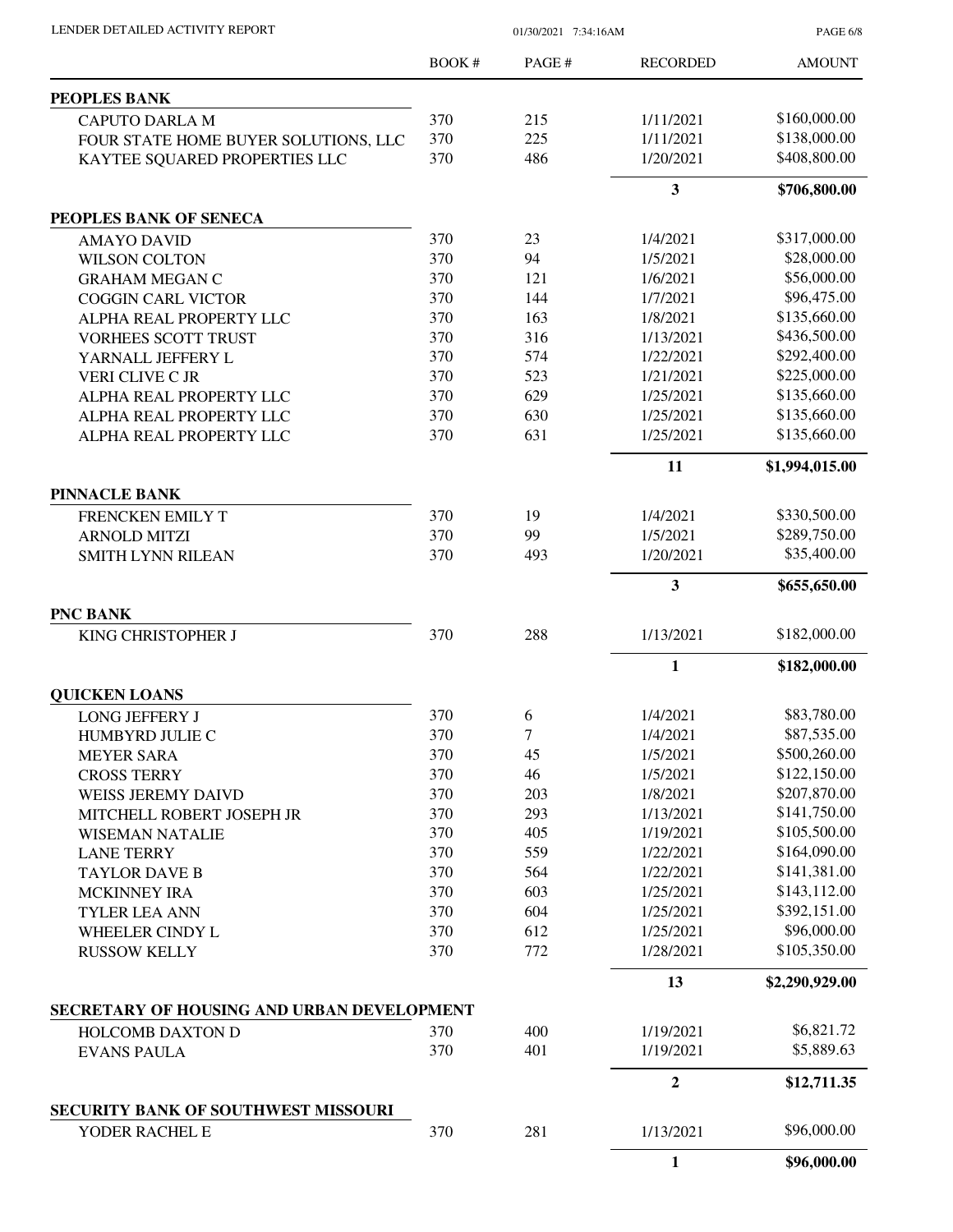| LENDER DETAILED ACTIVITY REPORT |  |
|---------------------------------|--|
|                                 |  |

01/30/2021 7:34:16AM

PAGE 7/8

|                                                   | <b>BOOK#</b> | PAGE# | <b>RECORDED</b> | <b>AMOUNT</b>  |
|---------------------------------------------------|--------------|-------|-----------------|----------------|
| <b>SMF REGISTERED SERVICES</b>                    |              |       |                 |                |
| 6 PACK MO & KS LLC                                | 370          | 499   | 1/20/2021       | \$4,170,000.00 |
|                                                   |              |       | $\mathbf{1}$    | \$4,170,000.00 |
| SOUTHWEST MISSOURI BANK                           |              |       |                 |                |
| <b>CONNELL ELIZABETH E</b>                        | 370          | 71    | 1/5/2021        | \$0.00         |
| <b>AUSTIN SHERRI</b>                              | 370          | 123   | 1/6/2021        | \$121,017.40   |
| <b>HARDY BILLIE JO</b>                            | 370          | 239   | 1/11/2021       | \$50,000.00    |
| RTR HOLDING COMPANY LLC                           | 370          | 276   | 1/12/2021       | \$240,000.00   |
| <b>COX THOMAS</b>                                 | 370          | 296   | 1/13/2021       | \$130,000.00   |
| <b>MOSER KRISTINA S</b>                           | 370          | 359   | 1/15/2021       | \$592,737.29   |
| <b>KELLY PATRICIA A</b>                           | 370          | 389   | 1/15/2021       | \$34,000.00    |
| DEGRAW KAITLYN L                                  | 370          | 396   | 1/19/2021       | \$47,600.00    |
| <b>THOMURE NATASHA MARIE</b>                      | 370          | 426   | 1/19/2021       | \$50,000.00    |
| DAY GONE BYE INVESTMENTS LLC                      | 370          | 427   | 1/19/2021       | \$76,000.00    |
| <b>HASSOUN NARJES BOU</b>                         | 370          | 428   | 1/19/2021       | \$23,400.00    |
| <b>HOGAN EARL BUD</b>                             | 370          | 442   | 1/19/2021       | \$46,400.00    |
| <b>VINSON COLBY</b>                               | 370          | 447   | 1/19/2021       | \$92,000.00    |
| <b>SHARP LINDA D</b>                              | 370          | 461   | 1/19/2021       | \$112,500.00   |
| <b>BRIDGEWATER JAMIE</b>                          | 370          | 567   | 1/22/2021       | \$1,580,000.00 |
| <b>VINCENT VICTORIA</b>                           | 370          | 576   | 1/22/2021       | \$44,840.00    |
| <b>RAY JEFFREY L</b>                              | 370          | 756   | 1/27/2021       | \$200,000.00   |
| <b>GOODNIGHT JAMES A</b>                          | 370          | 757   | 1/27/2021       | \$120,000.00   |
| <b>COLE ANGELA</b>                                | 370          | 839   | 1/29/2021       | \$130,000.00   |
|                                                   |              |       | 19              | \$3,690,494.69 |
| <b>STAUFFER MICHAEL</b>                           |              |       |                 |                |
| <b>DULANY JESSICA</b>                             | 370          | 527   | 1/21/2021       | \$80,000.00    |
|                                                   |              |       | $\mathbf{1}$    | \$80,000.00    |
| <b>STAUFFER VALERIE</b>                           |              |       |                 |                |
| <b>DULANY BRIAN</b>                               | 370          | 527   | 1/21/2021       | \$80,000.00    |
|                                                   |              |       | 1               | \$80,000.00    |
| <b>STURGEON VICKI</b>                             |              |       |                 |                |
| <b>STURGEON VALERIE</b>                           | 370          | 314   | 1/13/2021       | \$1.00         |
| <b>STURGEON VALERIE</b>                           | 370          | 317   | 1/13/2021       | \$520,000.00   |
|                                                   |              |       | $\mathbf{2}$    | \$520,001.00   |
| <b>SUPREME LENDING</b><br><b>SCHEPPERT JOEL W</b> | 370          | 88    | 1/5/2021        | \$109,500.00   |
|                                                   |              |       | $\mathbf{1}$    | \$109,500.00   |
| <b>TOWNE MORTGAGE</b>                             |              |       |                 |                |
| MCDERMOTT DARCY RAE                               | 370          | 214   | 1/11/2021       | \$178,320.00   |
| <b>HUTCHINS STACY L</b>                           | 370          | 370   | 1/15/2021       | \$93,500.00    |
| <b>STEELE LINDSAY</b>                             | 370          | 492   | 1/20/2021       | \$95,000.00    |
|                                                   |              |       | 3               | \$366,820.00   |
| TOWNE MORTGAGE COMPANY                            |              |       |                 |                |
| <b>MARTINEAU DAVID</b>                            | 370          | 456   | 1/19/2021       | \$77,115.00    |
| <b>BRIDGES DESIREE</b>                            | 370          | 826   | 1/29/2021       | \$171,428.00   |
|                                                   |              |       | $\mathbf{2}$    | \$248,543.00   |